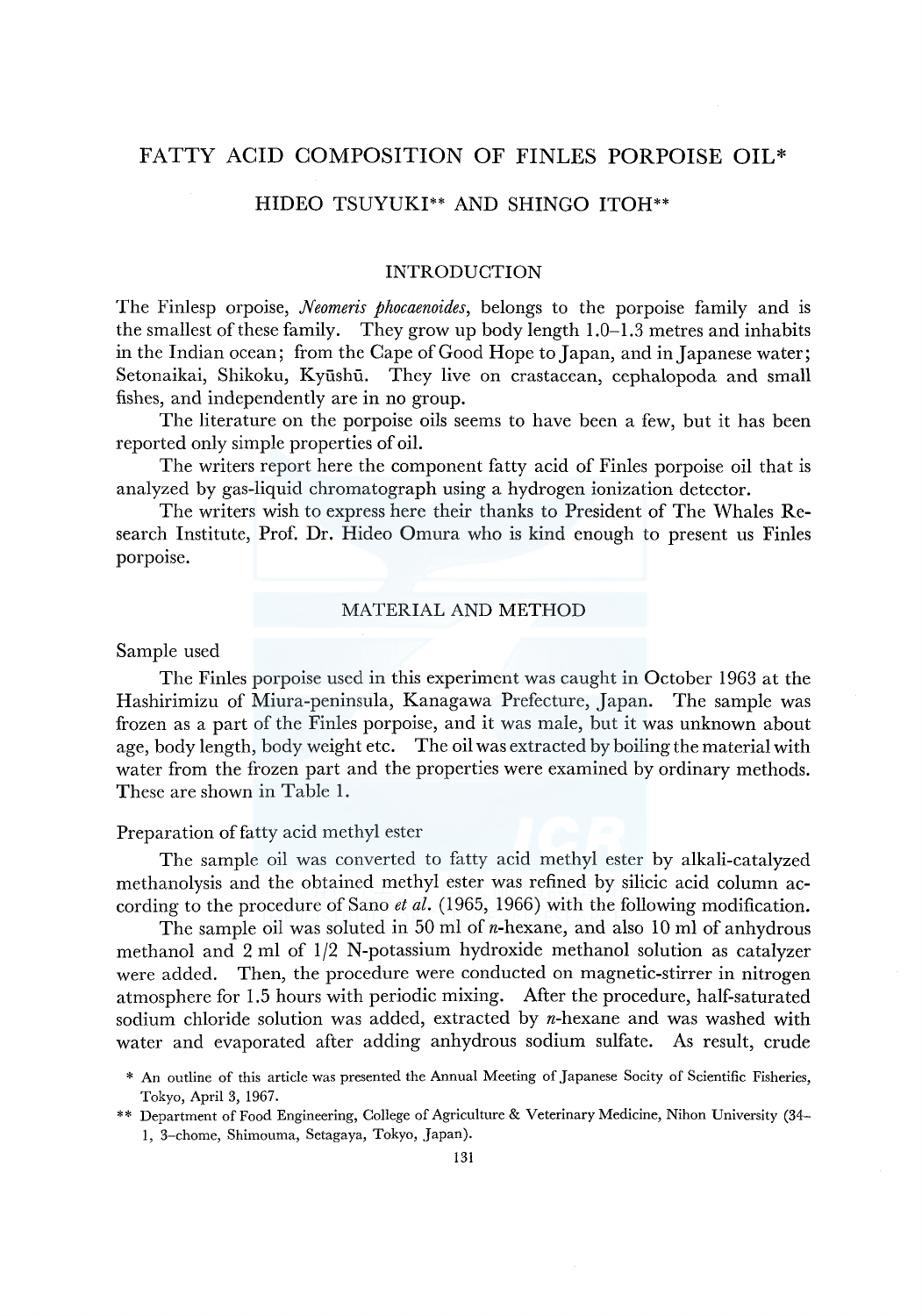| Appearance (at $30^{\circ}$ C)       | Yellowish orange liquid |
|--------------------------------------|-------------------------|
| Oil content $(\% )$                  | 62.7                    |
| Refractive index (at $40^{\circ}$ C) | 1.4727                  |
| Specific gravity (at $26^{\circ}$ C) | 0.9435                  |
| Viscosity (at $50^{\circ}$ C)        | 0.4970                  |
| Acid value                           | 2.7                     |
| Iodine value (Wijs)                  | 91.3                    |
| Saponification value                 | 208.0                   |
| Unsaponifiables (%)                  | 0.80                    |
|                                      |                         |

#### TABLE 1. PROPERTIES OF FINLES PORPOISE OIL

fatty acid methyl ester was obtained. Then, for the purpose of removal of colesterol, colouring material, impurities etc., the crude methyl ester was once again soluted in 5 ml of n-hexane, and passed through in glass column (in diameter 1.0 cm) packed with 2.0 grams of silicic acid activated at  $120^{\circ}$ C for half an hour. The glass column was washed with 60 ml of 2% ethyl ether-n-hexane. The solution extracted by 2% ethyl ether-n-hexane was added anhydrous sodium sulfate and then evaporated. The refined methyl ester was obtained in amount of 4.0 grams which was no smell and colourless, and was used in gas-liquid chromatograph analysis.

In addition, all procedures were conducted in nitrogen atmosphere, including release of a vacuum in the evaporating steps.

#### Gas-liquid chromatograph apparatus and conditions

Gas-liquid chromatograph apparatus used in this experiment was conducted on a dual-column Shimadzu Gas Chromatograph Apparatus, Model GC-IC, using a hydrogen flame ionization detector. A stainless steel, U sharped column, 225 cm long and 3 mm in diameter, was packed with  $20\%$  diethylene glycol succinate (DEGS) on Shimalite at 1.85kg/cm<sup>2</sup>. The column oven was maintained at  $215^{\circ}$ C, and the flow rate of nitrogen gas was 72-76ml/min. The injector temperature was 260°C and detector temparature 240°C.

The individual fatty acid peaks were identified by comparing retention time with those in a known mixture of standard fatty acids, and semilogarithmic plots of carbon number *vs* relative retention time were used for identification by method of Nelson *et al.* (1960).

The identification of the unsaturated acids was checked further by hydrogenation over platinum black followed by gas-liquid chromatograph on the same condition.

All fatty acids are reported as weight percentages of the total known fatty acids presented by method of Magidman *et al.* (1962).

#### RESULTS AND DISCUSSION

The data obtained 26 of fatty acids as shown in Table 2. In these, saturated fatty acids are as follows;  $C_8$ ,  $C_{10}$ ,  $C_{12}$ ,  $C_{13}$ ,  $C_{14}$ ,  $C_{15}$ ,  $C_{16}$ ,  $C_{18}$ ,  $C_{19}$  and  $C_{20}$ , and unsaturated fatty acids are as follows;  $C_{12}$  monoenoic,  $C_{14}$  monoenoic,  $C_{14}$  dienoic,  $C_{16}$ monoenoic,  $C_{16}$  dienoic,  $C_{16}$  trienoic,  $C_{18}$  monoenoic,  $C_{18}$  dienoic,  $C_{18}$  trienoic,  $C_{20}$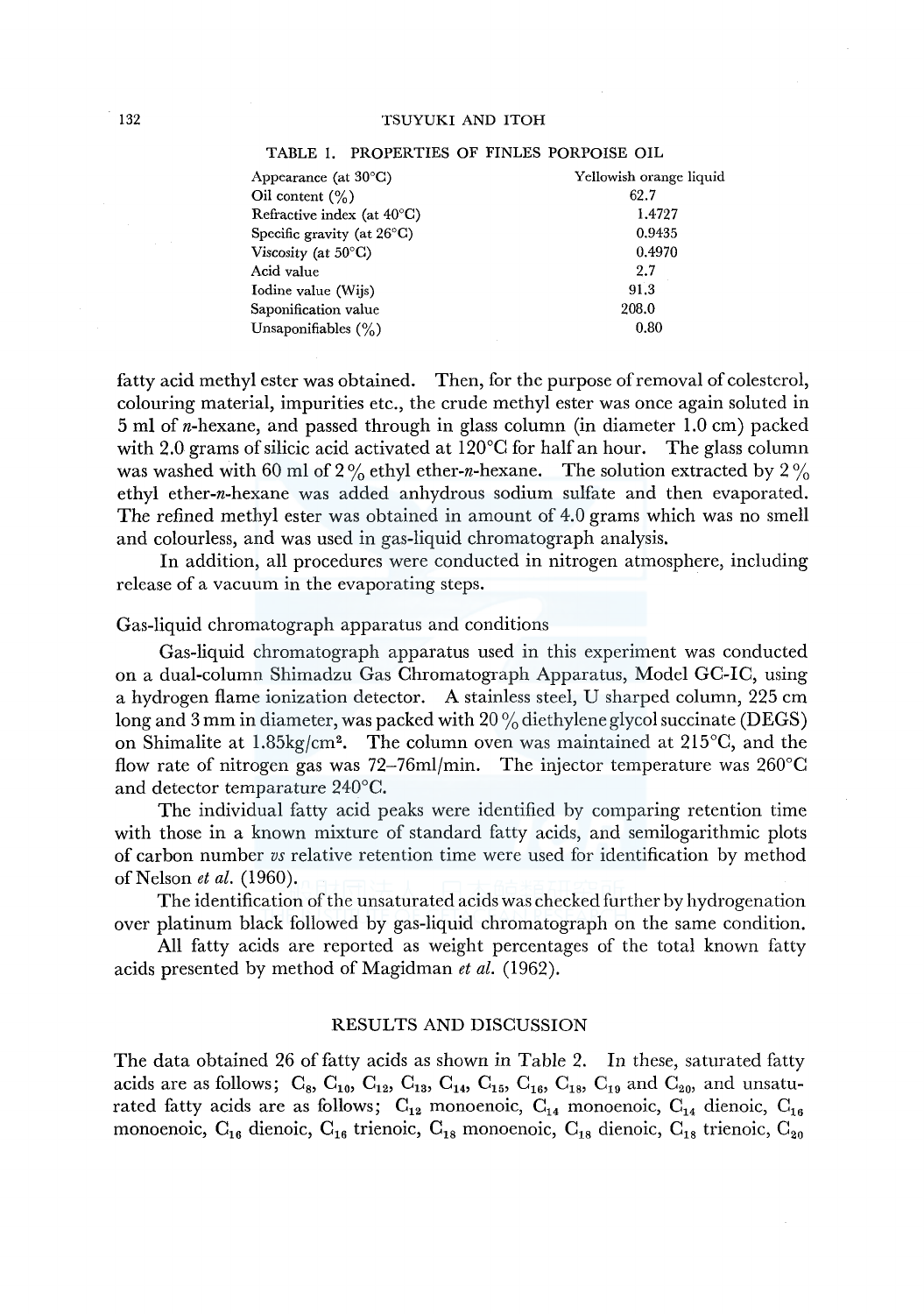| Fatty acid No. | Weight per cent of total fatty acid |
|----------------|-------------------------------------|
| 8              | 0.1                                 |
| 10             | 0.2                                 |
| 12-branched    | 0.3                                 |
| 12             | $\rm 0.9$                           |
| $12 - 1$       | 0.7                                 |
| 13             | 0.2                                 |
| 14-branched    | $0.4\,$                             |
| 14             | 8.4                                 |
| $14 - 1$       | 4.1                                 |
| $14 - 2$       | 0.7                                 |
| 15             | 1.1                                 |
| 16             | 7.2                                 |
| $16 - 1$       | 26.9                                |
| $16 - 2$       | 1.9                                 |
| $16 - 3$       | 1.2                                 |
| 18             | $\rm 0.9$                           |
| $18 - 1$       | 20.4                                |
| $18 - 2$       | 2.1                                 |
| $18 - 3$       | 2.0                                 |
| 19             | 1.6                                 |
| 20             | 1.8                                 |
| $20 - 1$       | 1.4                                 |
| $20 - 3$       | 1.7                                 |
| $20 - 4$       | 4.6                                 |
| $22 - 5$       | 3.9                                 |
| $22 - 6$       | 5.3                                 |

#### TABLE 2. FATTY ACID COMPOSITION OF FINLES PORPOISE OIL

# TABLE 3. A COMPARISON OF SATURATED AND UNSATURATED FATTY ACID OF FINLES PORPOISE OIL

| Fatty acid | Weight per cent of total fatty acid |                |
|------------|-------------------------------------|----------------|
| No.        | Saturated                           | Unsaturated    |
| 8          | 0.1                                 |                |
| 10         | 0.2                                 |                |
| 12         | 1.2                                 | 0.7            |
| 13         | 0.2                                 |                |
| 14         | 8.8                                 | 4.8            |
| 15         | 1.1                                 |                |
| 16         | 7.2                                 | 30.0<br>FSFARC |
| 18         | 0.9                                 | 24.5           |
| 19         | 1.6                                 |                |
| 20         | 1.8                                 | 7.7            |
| 22         |                                     | 9.2            |
| Total      | 23.1                                | 76.9           |
|            |                                     |                |

monoenoic,  $C_{20}$  trienoic,  $C_{20}$  tetraenoic,  $C_{22}$  pentaenoic and  $C_{22}$  hexaenoic. Moreover, there are branched-saturated fatty acids of  $C_{12}$  and  $C_{14}$ .

In the aspect of percentages of total fatty acids, the prominent fatty acid is  $\mathrm{C_{16}}$ monoenoic (26.9%), the next prominent is  $C_{18}$  monoenoic (20.4%). Other per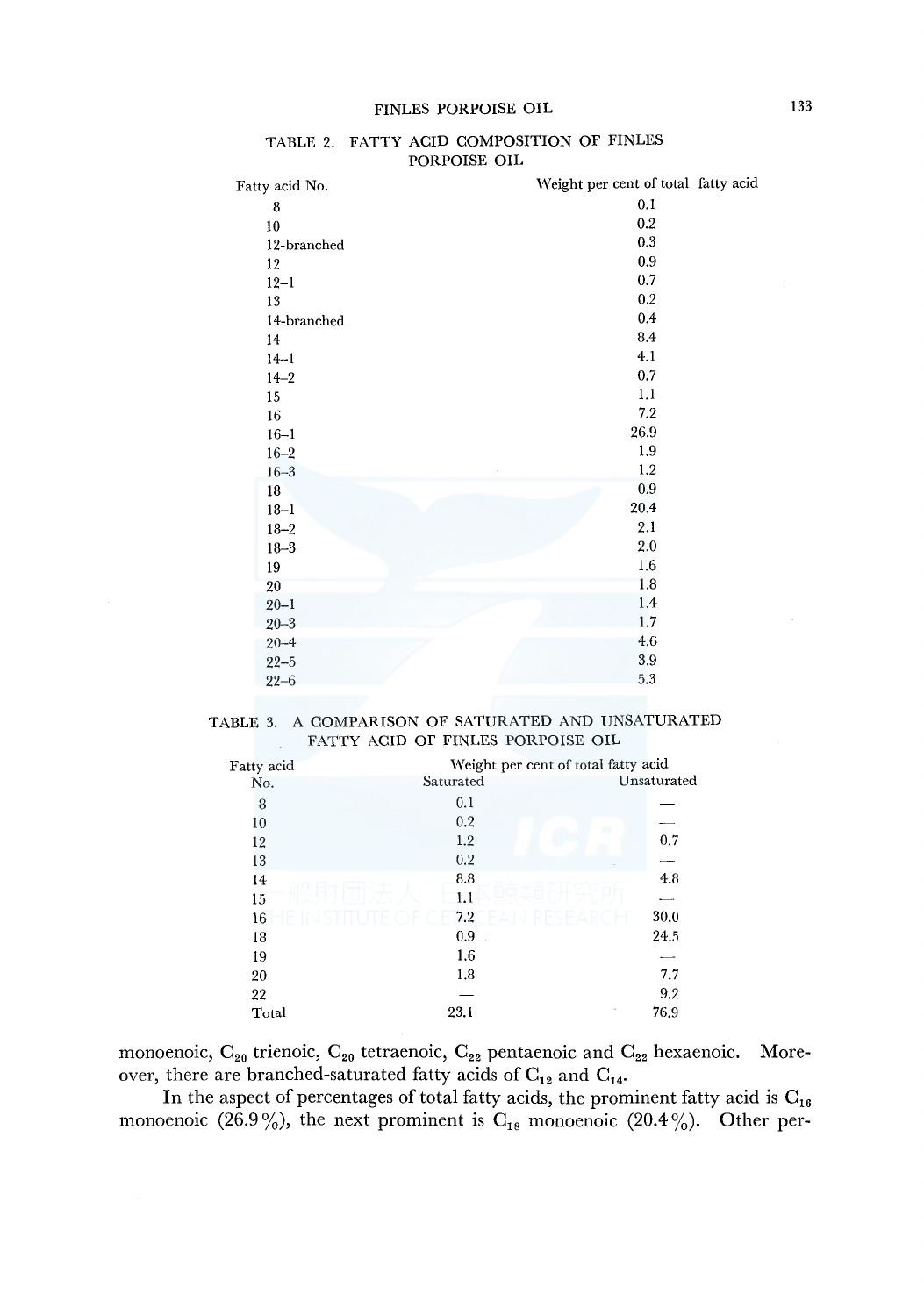centages of component fatty acids were in order of high content as follows; saturated  $C_{14}$  (8.4%), saturated  $C_{16}$  (7.2%),  $C_{22}$  hexaenoic (5.3%),  $C_{20}$  tetraenoic (4.6%),  $C_{14}$  monoenoic (4.1%),  $C_{22}$  pentaenoic (3.9%),  $C_{18}$  dienoic (2.1%),  $C_{18}$  trienoic (2.0%),  $C_{16}$  dienoic (1.9%), saturated  $C_{20}$  (1.8%),  $C_{20}$  trienoic (1.7%), saturated  $C_{19}$  (1.6%),  $C_{20}$  monoenoic (1.4%),  $C_{16}$  trienoic (1.2%), saturated  $C_{15}$  (1.1%), saturated  $C_{12}$  (0.9%), saturated  $C_{18}$  (0.9%),  $C_{12}$  monoenoic (0.7%),  $C_{14}$  dienoic (0.7%), branched saturated C<sub>14</sub> (0.4%), branched saturated C<sub>12</sub> (0.3%), saturated  $C_{10}$  (0.2%), saturated  $C_{13}$  (0.2%), and saturated  $C_8$  (0.1%).

Viewing in comparison of saturated and unsaturated fatty acids (shown in Table 3), the total of saturated fatty acids is 23.1%, on the other hand, the total of unsaturated fatty acids is  $76.9\%$ .

### SUMMARY

1) The properties of Finles porpoise oil were studied.

2) Fatty acid composition of Finles porpoise oil was analyzed by gas-liquid chromatograph using a hydrogen ionization detector on a DEGS column.

3) The results obtained are as follows;

| Total saturated fatty acids   | $23.1\%$   |
|-------------------------------|------------|
| octanoic                      | $0.1\%$    |
| decanoic                      | $0.2\%$    |
| dodecanoic                    | $0.9\%$    |
| dodecanoic (branched)         | $0.3\%$    |
| tridecanoic                   | $0.2\%$    |
| tetradecanoic                 | $8.4\%$    |
| tetradecanoic (branched)      | $0.4\%$    |
| pentadecanoic                 | $1.1\%$    |
| hexadecanoic                  | $7.2\%$    |
| octadecanoic                  | $0.9\%$    |
| eicosanoic                    | $1.8\%$    |
|                               |            |
| Total unsaturated fatty acids | $76.9\%$ : |
| $C_{12}$ monoenoic            | $0.7\%$    |
| $C_{14}$ monoenoic            | 4.1%       |
| $C_{14}$ dienoic              | $0.7\%$    |
| $C_{16}$ monoenoic            | $26.9\%$   |
| $C_{16}$ dienoic              | $1.9\%$    |
| $C_{16}$ trienoic             | $1.9\%$    |
| $C_{18}$ monoenoic            | $20.4\%$   |
| $C_{18}$ dienoic              | $2.1\%$    |
| $C_{18}$ trienoic             | $2.0\%$    |
| $C_{20}$ monoenoic            | $1.4\%$    |
| $C_{20}$ trienoic             | $1.7\%$    |